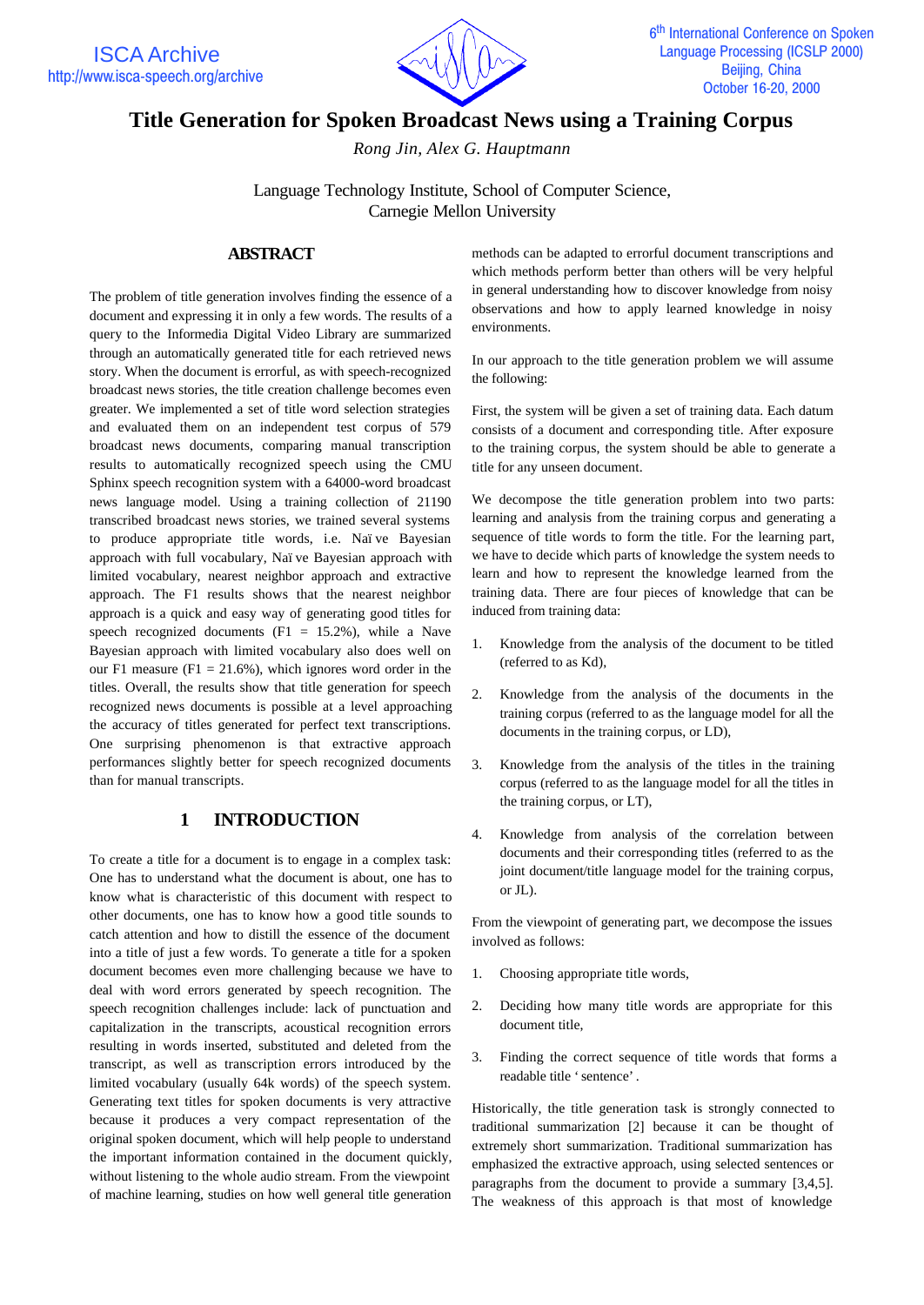(referred to as LD, LT and JL above) embedded in the training corpus is ignored.

More recently, some researchers have moved toward "learning approaches" that take advantage of training data. For example, Witbrock and Mittal [1] ignore all document words that are not in the title language model LT. Only document words that effectively reappear in the title of a document are counted when they estimate the probability of a title word  $w_t$  given a document word  $w_d$  as:  $P(w_t|w_d)$  where  $w_t = w_d$ . While the Witbrock/Mittal Naïve Bayesian approach is not in principle limited to this constraint, our experiments show that it is a very useful restriction. Kennedy tried a generative approach with an iterative Expectation-Maximization algorithm using most of the document vocabulary [10].

For the purpose of comparison over a test pool and to present contrastive results, in this paper we explore the following learning approaches:

- Extractive summarization which selects the "best" sentence from the document as a title.
- 2. Naïve Bayesian approach with limited vocabulary. This closely mirrors the experiments reported in [1].
- 3. KNN (k nearest neighbors) which treats title generation as a special classification problem. We consider the titles in the training corpus as a fixed set of labels, then the task of generating a title for a new document is essentially the same as selecting an appropriate label (title) from the fixed set of training labels. The task reduces to finding the document in the training corpus, which is most similar to the current document to be titled. Standard document similarity vectors can be used. The new document title will be set to the title for the training document that is most similar to the current new document.
- 4. Naïve Bayesian approach with full vocabulary. In this approach, we compute the probability of a title word given a document word for all words in the training data, not just those that where  $w_t = w_d$ .

The outline of this paper is as follows: Section 1 gave an introduction to the title generation problem. The details of the experiment and analysis of results are presented in Section 2. Section 3 discusses our conclusions drawn from the experiment and suggests possible improvements.

## **2 THE CONTRASTIVE TITLE GENERATION EXPERIMENT**

In this section we describe the experiment and present the results. Section 2.1 describes the data. Section 2.2 discusses the evaluation method. Section 2.3 gives a detailed description of all

the methods, which were compared. Results and analysis are presented in section 2.4.

## **2.1 Data Description**

In our experiment, the test set consists of 579 news story documents, where each document has a closed captioned transcript, an alternative transcript generated with automatic speech recognition and a human assigned title. The training set consists of 21190 perfectly transcribed documents. Included with each training document text was a human assigned title.

Both the test set and the training set came from 1999 CNN news. By crawling over the CNN web sites during 1999, we obtained 21190 news articles and their corresponding titles and used them as our training dataset. We randomly selected 579 CNN TV news stories for the same year (1999) from the Informedia Digital Video Library [11], which provided the audio content and closed caption transcript for each CNN TV news story, and used these to form our test suite. Using the CMU Sphinx speech recognition system [12] with a 64000-word broadcast news language model, we obtained automatic speech recognition transcripts for all the audio content in the test documents. To obtain the human assigned titles for the spoken documents in the test suite we looked through the CNN news web site (cnn.com) during the year 1999 and extracted the titles of news articles that were almost identical to the closed caption transcripts of the spoken news story documents in the test set.

### **2.2 Evaluation**

In this paper, we evaluate title generation by different approaches using the F1 metric [7]. For an automatically generated title  $T_{\text{auto}}$ , F1 is measured against corresponding human assigned title  $T_{\text{human}}$  as follows:

#### $F1 = 2 \times precision \times recall / (precision + recall)$

Here, precision and recall is measured as the number of identical words in T<sub>auto</sub> and T<sub>human</sub> over the number of words in T<sub>auto</sub> and the number of words in T<sub>human</sub> respectively. Obviously the sequential word order of the generated title words is ignored by this metric. There are several other metrics that take this ordering information into consideration: string edit distance (DTW) [9] and maximal sub-string [1]. Since we are focusing here on the choice of appropriate title words, F1 is the most appropriate measure for this purpose. Furthermore, we ignore those parts of each title generation approach, which order the generated title words into a word sequence or title 'sentence'. To make a fair comparison between different approaches, all approaches only generate 6 title words, which is the average number of title words in the training corpus. Stop words were removed throughout the training and testing documents and also removed from the titles.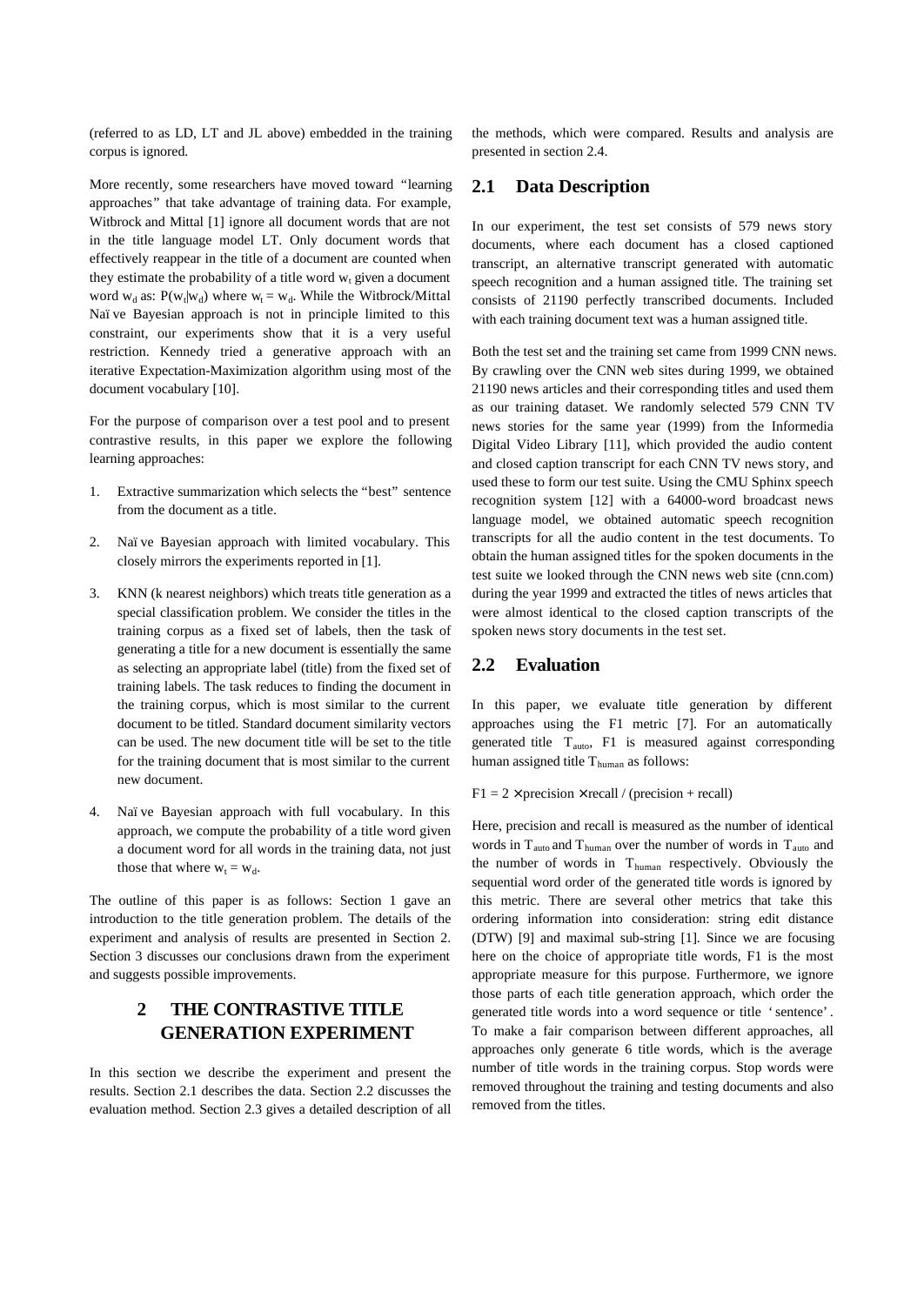## **2.3 Description of the Compared Title Generation Approaches**

As we mention in section 1, we will compare 4 different title generation methods. They are:

- 1. **Naïve Bayesian approach with limited vocabulary (NBL).** Essentially, this algorithm duplicates the work in [1], which tries to capture the correlation between the words in the document and the words in the title. For each document word *DW*, it counts the occurrence of title word same as *DW* and apply the statistics to the test documents for generating titles.
- 2. **Naïve Bayesian approach with full vocabulary (NBF).** In the previous approach, we count only the cases where the title word and the document word are same. This restriction is based on the assumption that a document word is only able to generate a title word with same surface string. The constraint can be easily relaxed by counting all the document-word-title-word pairs and apply this full statistics on generating titles for the test documents.
- 3. **Extractive summarization approach (TF.IDF).** We have mentioned the similarity between title generation and story summarization. In this paper, we use the "Automatic Summarization" functionality inside Microsoft WORD as the tool of extracting title sentence.
- 4. **K nearest neighbor approach (KNN).** This algorithm is similar to the KNN algorithm applied to topic classification in [6]. It treats the titles in the training corpus as a set of fixed labels. For each new document, instead of creating new title, it tries to find an appropriate "label", which is equivalent to searching the training document set for the closest related document. This training document title is then used for the new document. In our experiment, we use SMART [8] to index our training documents and test documents with the weight schema "ATC" [8]. The similarity between documents is defined as the dot product between document vectors. The training document closest related to the test document is found out by computing the similarity between the test document and each training document.

## **3 RESULTS AND OBSERVATIONS**

The experiment was conducted both on the closed caption transcripts and automatic speech recognized transcripts. The results are shown in Figure 1. The K-nearest neighbor (KNN) and Naïve Bayesian with limited vocabulary (NBL) approaches perform best for both manual transcripts and automatic speech recognized documents, 16.6% and 21.6% for manual transcripts and 15.2% and 16.6% for speech recognized documents. The extractive approach (TF.IDF) performs worst in the case of manual transcripts (5.6%) but improves slightly with the speech-recognized documents (7.4%). The Naïve Bayesian method with full vocabulary (NBF) degrades most for the speech recognized transcripts, whose F1 score drops from 8.2% for manual transcript to 3.6% for speech recognized transcripts.

**KNN works surprisingly well.** KNN generates titles for a new document by choosing from the titles in the training corpus. This works fairly well because both the training set and test set come from CNN news of the same year, which provides a good overlap in content coverage between training set and test set. In addition, compared to the Naïve Bayesian approach with limited vocabulary (NBF), KNN degrades much less with speech recognized transcripts than NBF (8% degradation for KNN vs. 23% degradation for NBF). We conclude that KNN is good candidate for generating titles for spoken documents if there is strong overlap in coverage between the training and test data. From the knowledge viewpoint, KNN grasps part of



**Figure 1:** Comparison of Title Generation Approaches on a test corpus of 579 documents with either perfect transcript or speech recognized transcripts using the F1 score**.**

knowledge in LD and JL, which is much better than the sentence-based extractive approach. In addition, unlike the Naïve Bayesian approaches that decompose the documents into words and build the statistics based just on the words, KNN treats the document and its title as a single entity, which contributes to its stable performance in case of speech recognized transcripts. However, it has the adverse effect from the generating viewpoint because there is no flexibility in generating a new title. If consideration of human readability matters, which our F1 scores did not reflect, we would expect KNN to outperform all the other approaches since it is guaranteed to generate human readable title.

**NBF performs much worse than NBL.** NBF performances much worse than NBL in terms of both F1 measurement and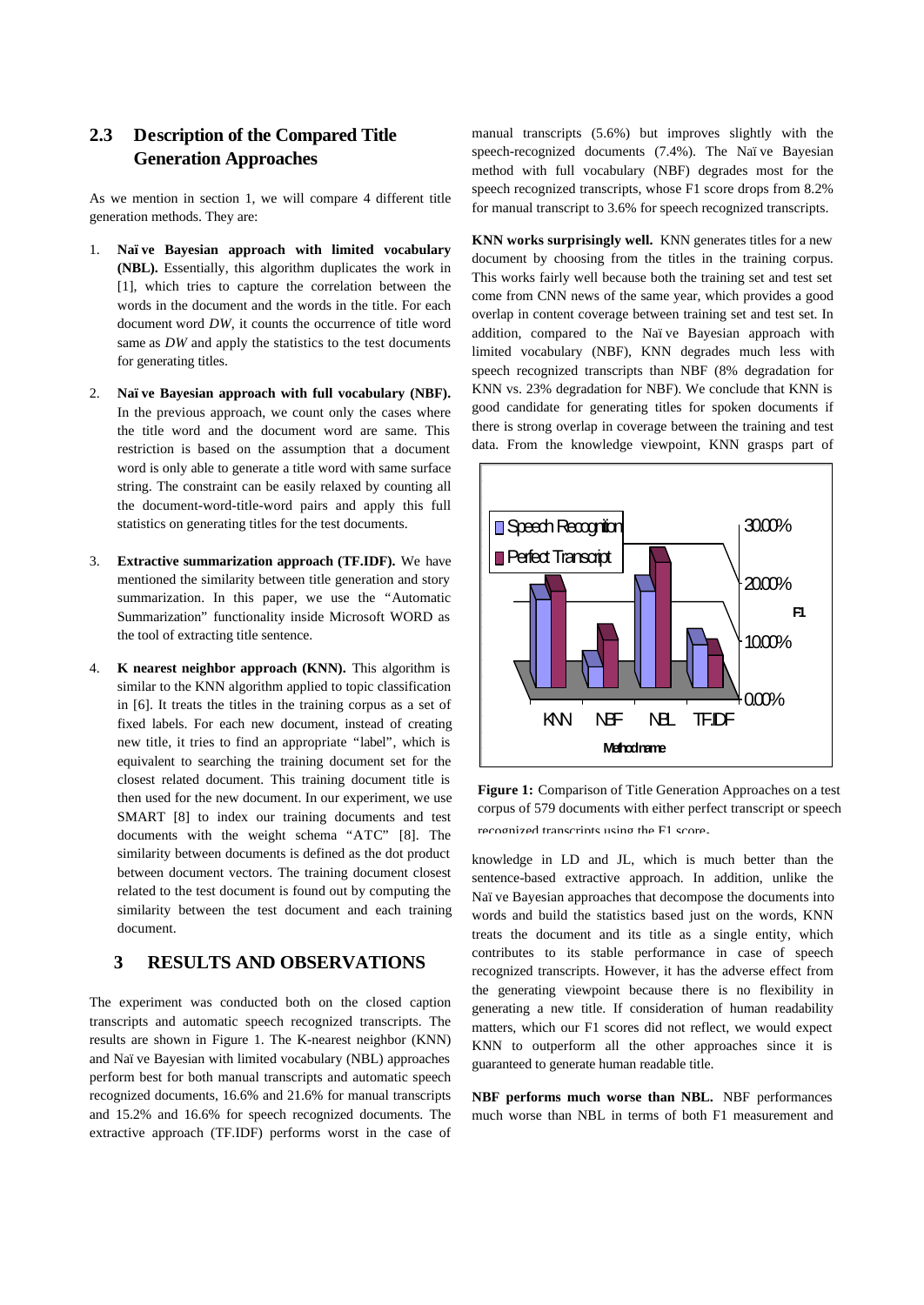degradation with speech recognized transcripts (56% degradation for NBF vs. 23% degradation for NBL). The difference between NBF and NBL is that NBL assumes a document word can only generate a title word with the same surface string. From the knowledge viewpoint, it should be losing information with this very strong assumption. However, the results tell us that some information can safely be ignored. In NBF, nothing distinguishes between important words and trivial words, and the co-occurrence between all document words and title words is measured equally. This lets frequent, but unimportant words dominate the document-word-title-word correlation. As an extreme example, stop words show up frequently in every document. However, they are likely to have little effect on the choice of title words.

Thus, even though NBF seems to exploit more knowledge than NBL, it introduces more noise by not limiting the effects of frequent, but unimportant words, which not only pulls down the performance but also makes the method more sensitive to word errors in the transcript. This conflict suggests a strategy, which neither ignores the knowledge nor overemphasizes frequent, unimportant words.

**Extractive approach improves with speech recognized transcripts**. The very surprising phenomenon of the extractive approach is that the F1 score of the extractive method is improved for the case of speech recognized transcripts. This is totally against common sense because we expect to see the degradation in performance caused by the word errors from speech recognition. Actually a similar phenomenon has been found while generating titles for translated documents [13]. We believe this is not due to random effects or programming bugs/mistakes. One possible explanation is that even though the speech recognition word error rate was estimated to be about 25- 35%, the essential content of the spoken document is not significantly corrupted by the speech recognition. On the contrary, the incorrect words can make the extractive approach discard unimportant sentences more easily than usual. Thus, the chance of discovering an important sentence for title generation may be increased.

## **4 CONCLUSION AND FUTURE WORK**

From the analysis discussed in previous section, we draw the following conclusions:

- 1. The KNN approach works well for title generation especially when overlap in content between training dataset and test collection is large. It is much more stable in noise circumstance compared with NBL. Other advantages of KNN are that it is very simple in terms of implementation and always produces human readable titles.
- 2. The comparison between the performance of NBF and NBL shows that we need to treat important words and

trivial words differently to limit the noise introduced by frequent, but trivial words. This kind of treatment not only brings the improvement in F1 score but also makes the methods more insensitive to word errors.

3. Word errors can bring improvement in F1 score for some methods when the essential parts of documents can still be kept intact.

Possible improvements can be done from both the learning viewpoint and the generating viewpoint:

**Learn from all types of knowledge**. Most methods focus on how to learn the knowledge JL, which is about the correlation between document words and title words. However, other knowledge sources, i.e. LD and LT are hardly considered. One possible improvement is to take advantage of the knowledge LT and LD when considering the document-word-document-word correlation and title-word-title-word correlation in computing document-word-title-word correlation.

**Learn JL knowledge correctly** For all the methods discussed in section 2, words have been treated as the basic units in collecting statistics. No attempt is made to understand the correlation between document word sequence and title word sequence. One way to improve it is to compute the statistics on multigrams, not just unigrams. In this case, we can have statistics not only on the correlation between document words and title words, but also on the correlation between the sequential order of document words and title words.

**Have more flexibility on generating titles.** In this paper, we actually implement the KNN approach as the single nearest neighbor (K=1). This has no flexibility to form new titles and restricts any new title to be identical to one in the training pool. We can relax this restriction by choosing  $K(K>1)$  most similar documents in the training pool and form a new title based on the K chosen titles. This may create a more appropriate title for a new document. The trade-off would be that the title may not be human readable anymore.

## **5 REFERENCES**

- 1. Michael Witbrock and Vibhu Mittal, "Ultra-Summarization: A Statistical Approach to Generating Highly Condensed Non-Extractive Summaries", *Proceedings of SIGIR 99*, Berkeley, CA, August 1999
- 2. Jade Goldstein, Mark Kantrowitz, Vibhu Mittal, and Jaime Carbonell.Summarizing, "Text Documents: Sentence Selection and Evaluation Metrics", *Proceedings of SIGIR 99*, Berkeley, CA, August 1999.
- 3. T. Strzalkowski, J. Wang, and B. Wise, "A robust practical text summarization system", *AAAI Intelligent Text*